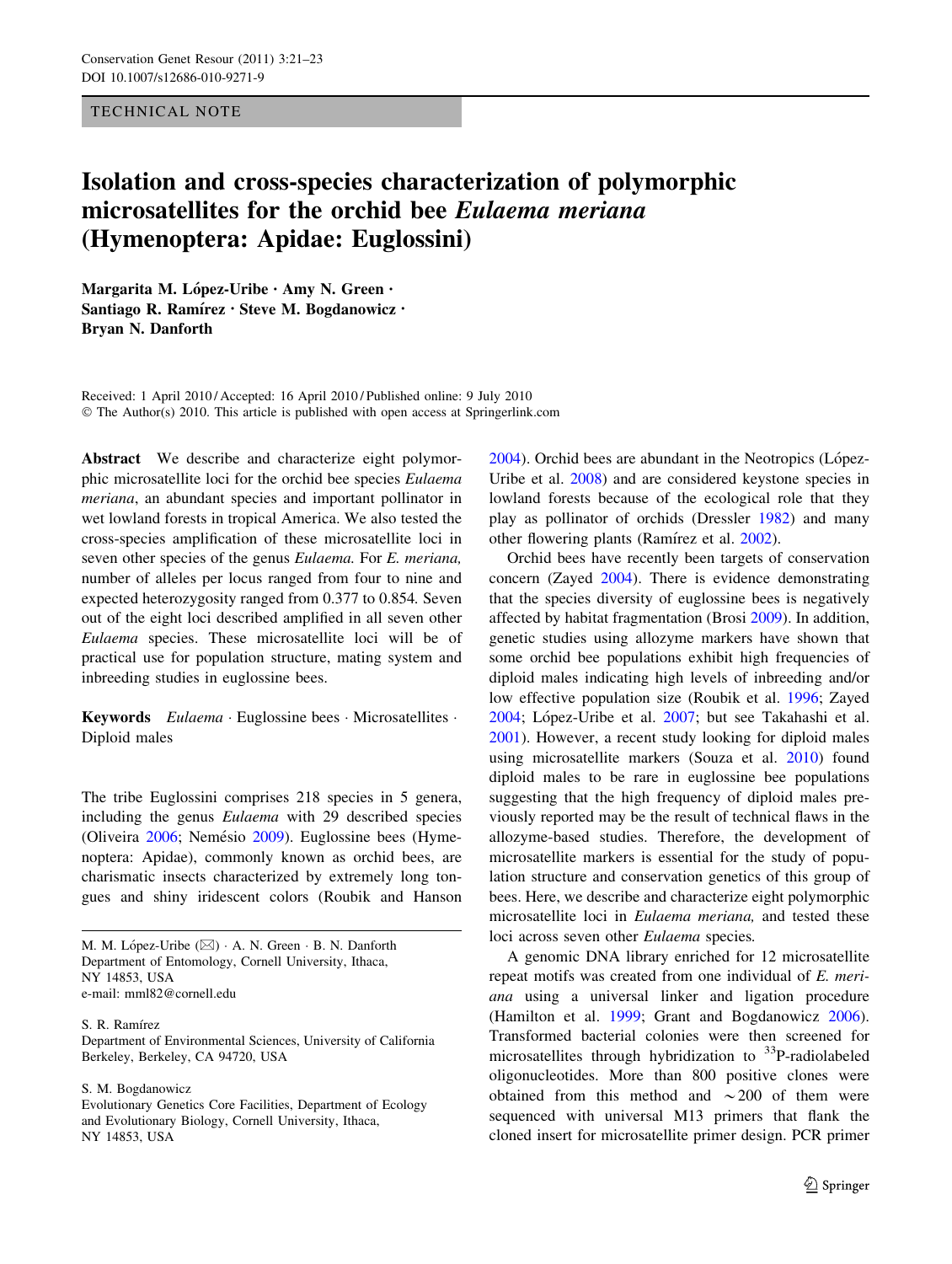| Locus           | Primer sequence $(5' \rightarrow 3')$ | Repeat motif                          | $T_{\rm a}$ | Allele<br>size (bp) | $N_{\rm A}$ | $H_{\rm E}$ | GenBank<br>accession no. |
|-----------------|---------------------------------------|---------------------------------------|-------------|---------------------|-------------|-------------|--------------------------|
| EM <sub>8</sub> | F: CAG CGT CGC GAT TGG TTC TAC A      | $(GA)_{14}$                           | 55          | $301 - 317$         | 6           | 0.723       | GU997087                 |
|                 | R: TCA GCT TTG TCA CCG GCA CTG T      |                                       |             |                     |             |             |                          |
| EM13            | F. GGC GCA ATG ACT AAG GGA ACG        | (TGC) <sub>7</sub>                    | 55          | $173 - 185$         | 4           | 0.637       | GU997088                 |
|                 | R: CCC ACG GGC TAA CGA TGT ATC TT     |                                       |             |                     |             |             |                          |
| EM16            | F. AGC GCA ATT ACA TAT GCA AAA ACA    | $(CAG)_{6}(CCACAG)_{2}$               | 55          | $190 - 211$         | 4           | 0.377       | GU997089                 |
|                 | R: TCC GGT GGT ATC TGA GCA TTA TTC    |                                       |             |                     |             |             |                          |
| EM17            | F: GGG CGA CGG CGA AGA TTT            | $(CTT)_{10}$                          | 55          | 157-187             | 6           | 0.731       | GU997090                 |
|                 | R: CGT TGC GCC CGA CTT TAC A          |                                       |             |                     |             |             |                          |
| EM40            | F: CGA CGC AGA CGC AGC AAC AG         | $(CAA)_{10}$                          | 57          | $143 - 164$         | 7           | 0.722       | GU997091                 |
|                 | R: CCC GCG GAC TAA ACG ACA ACA CT     |                                       |             |                     |             |             |                          |
| EM70            | F: GTA CCA CTG CGA GAG CGA AGA AAA    | $(AG)_{2}G(AG)_{9}A(AG)_{7}A(AG)_{6}$ | 55          | 280-288             | 5           | 0.596       | GU997092                 |
|                 | R: CCA GTG GCC CGA AGT AGA AAC A      |                                       |             |                     |             |             |                          |
| EM106           | F: GAC GTG GAT GAG CCG CAG AAG AC     | $(AAG)_{9}GAG(AAG)_{9}$               | 55          | $261 - 300$         | 9           | 0.854       | GU997093                 |
|                 | R: TCC GAC GAT GTA CGA GCA CGA A      |                                       |             |                     |             |             |                          |
| EM107           | F: CGA GCC CCG ACG ACG AAC            | $(TCT)$ , $TCC(TCT)$ <sub>12</sub>    | 57          | $200 - 221$         | 8           | 0.841       | GU997094                 |
|                 | R: GAC CGG AAC GAG CTG GAT GAA T      |                                       |             |                     |             |             |                          |

<span id="page-1-0"></span>**Table 1** Primer sequences, repeat motif and annealing temperature  $(T_a)$  of eight microsatellite loci isolated from *Eulaema meriana* 

Allele size range, number of alleles ( $N_A$ ) and expected heterozygosity ( $H<sub>E</sub>$ ) were calculated for the population from La Selva, Costa Rica  $(N = 40$  haploid males)

Table 2 Characterization of microsatellite loci isolated from Eulaema meriana from four localities and cross-species amplification for seven other species of the genus Eulaema

| Locus       | Eulaema<br>meriana<br>$(N = 55)$ | Eulaema<br>cingulata<br>$(N = 15)$ | Eulaema<br>bombiformis<br>$(N = 10)$ | Eulaema<br>chocoana<br>$(N = 3)$ | Eulaema<br>luteola<br>$(N = 3)$ | Eulaema<br>mocsaryi<br>$(N = 2)$ | Eulaema<br>nigrifacies<br>$(N = 1)$ | Eulaema<br>nigrita<br>$(N = 1)$ |
|-------------|----------------------------------|------------------------------------|--------------------------------------|----------------------------------|---------------------------------|----------------------------------|-------------------------------------|---------------------------------|
| EM8         | 8                                | 3                                  | 3                                    | 3                                | 2                               |                                  |                                     |                                 |
|             | $(301 - 323)$                    | $(301 - 311)$                      | $(307 - 313)$                        | $(309 - 315)$                    | $(290 - 292)$                   | (301)                            | (317)                               | (309)                           |
| <b>EM13</b> | 4                                | 6                                  | 5                                    | 2                                | 2                               |                                  |                                     |                                 |
|             | $(173 - 185)$                    | $(161-185)$                        | $(173 - 188)$                        | $(197 - 203)$                    | $(192 - 198)$                   | (173)                            | (164)                               | (182)                           |
| EM16        | 4                                | 2                                  | 5                                    |                                  |                                 |                                  |                                     |                                 |
|             | $(190 - 211)$                    | $(199 - 202)$                      | $(201 - 216)$                        | (202)                            | (202)                           | (199)                            | (210)                               | (190)                           |
| <b>EM17</b> |                                  | 2                                  | 5                                    |                                  |                                 |                                  |                                     |                                 |
|             | $(157 - 187)$                    | $(169 - 184)$                      | $(178 - 196)$                        | (172)                            | (157)                           | (184)                            | (178)                               | (220)                           |
| <b>EM40</b> | 9                                | 4                                  | 5                                    |                                  | 2                               | 2                                |                                     |                                 |
|             | $(140 - 167)$                    | $(143 - 158)$                      | $(152 - 173)$                        | (147)                            | $(158 - 164)$                   | $(161-164)$                      | (164)                               | (167)                           |
| EM70        | 5.                               | 5                                  | 2                                    |                                  | 3                               |                                  |                                     |                                 |
|             | $(280 - 288)$                    | $(284 - 294)$                      | $(261 - 294)$                        | (288)                            | $(225 - 273)$                   | (287)                            | (297)                               | (297)                           |
| EM106       | 11                               | 5                                  | 7                                    |                                  | 2                               | 2                                |                                     |                                 |
|             | $(261 - 300)$                    | $(268 - 295)$                      | $(261 - 294)$                        | (264)                            | $(225 - 273)$                   | $(271 - 283)$                    | (282)                               | (305)                           |
| EM107       | 8.                               | 4                                  | 3                                    |                                  |                                 | 2                                |                                     |                                 |
|             | $(200 - 221)$                    | $(196 - 221)$                      | $(203 - 212)$                        | (203)                            | (199)                           | $(199 - 202)$                    | (202)                               |                                 |

*Above*: number of alleles per locus; *below*: allele range size per locus ( $N =$  number of haploid males)

pairs were designed for 29 microsatellite loci using the software PrimerSelect (DNASTAR). Nine of these loci were tested for PCR amplification quality and variability.

For microsatellite PCR amplifications, a universal tag method with three primers was employed (Schuelke [2000](#page-2-0)).

This approach allows fluorescent labeling of PCR fragments with a single dye-labeled tag used simultaneously with the unlabeled locus-specific (ULS) forward primer containing  $20$  additional bases at the  $5'$ -end and the ULS reverse primer. The reverse primer was modified by adding